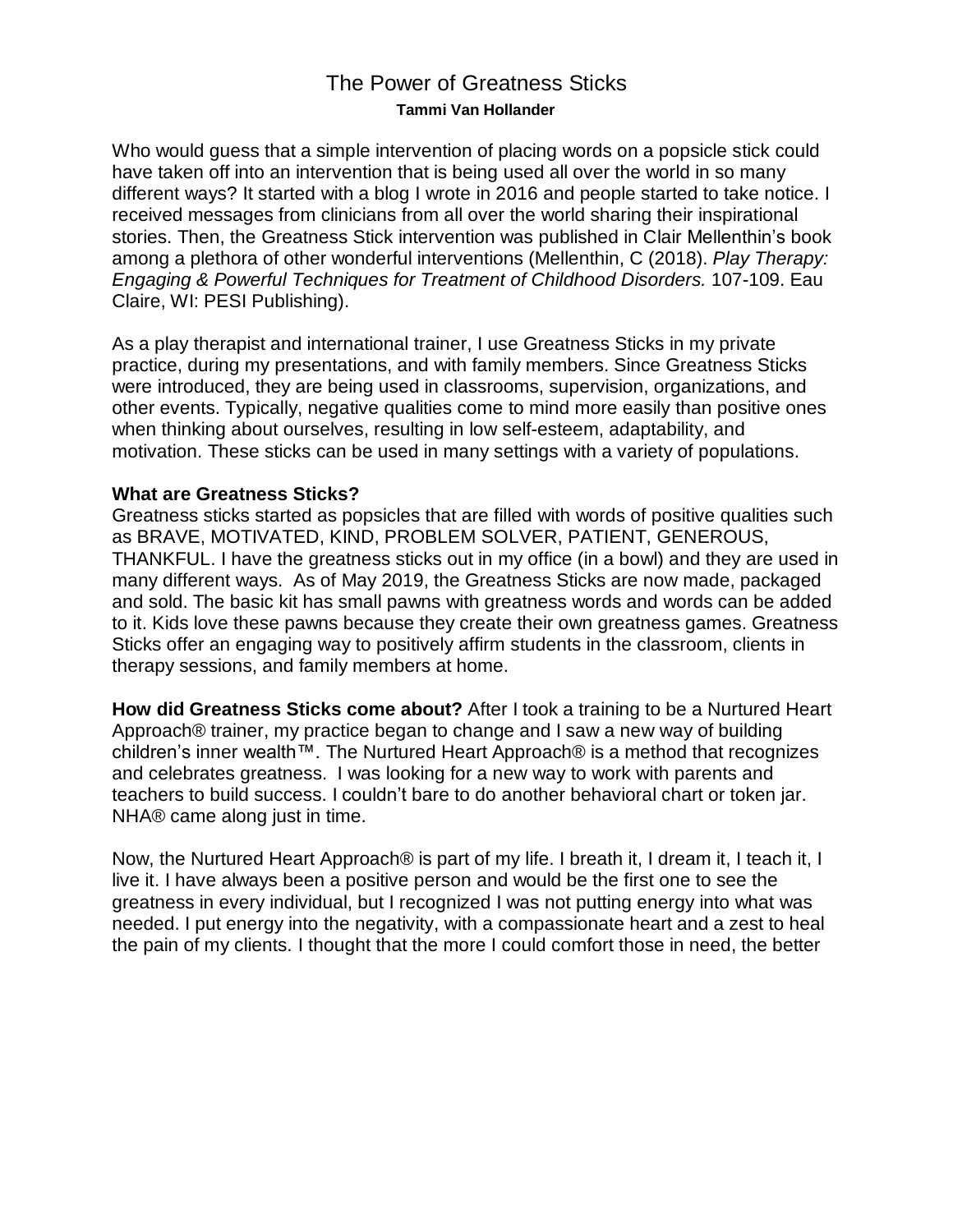they would feel. I realized that I was energizing children's negative behaviors by giving attention to it, which gave them incentives to continue these behaviors. When challenging behaviors arise, many will join in the chaos and give negative energy to the child. Energy is energy, negative or positive. If children are getting energized by their behaviors, they will continue to do it. Howard Glasser, creator of The Nurtured Heart Approach® states "Children read energy like braille." We need to energize the positive behaviors and recognize that children are successful much of the time. For more information on The Nurtured Heart Approach®, visit [www.childrenssuccessfoundation.com.](http://childrenssuccessfoundation.com/)

I realized how rarely children hear positive recognitions from their parents and when asking children about their strengths, they would normally be at a loss for words. When I would meet with parents, I would only hear what their child was doing wrong. When doing school observations, the teachers would also have a negative lens. No wonder these kids were down on themselves. When I would meet them in session, their light would shine and within ten seconds, I could name 5 greatness qualities. Still, every time I go to a school to do an observation, I see a child who is doing so much more right than wrong. I would want to shout out to the teacher, "Recognize them for sitting in their seat when sitting is hard;" "Acknowledge how kind they were to their peer and how they are a good role model;" "Celebrate their flexibility and self-control when they didn't hit their peer or have a tantrum when you needed them to transition and transitions are challenging." Teachers could benefit from using Greatness Sticks and so can families.

**With a child and family member**: Place greatness sticks in a bowl in front of child and parent and ask the parent to pick a pawn and say how their child possesses this quality. A parent may ask, "Are there any negative qualities?" Can we talk about the tantrums and how rude my child is to me?" The reply is "There are no negative qualities in this activity. It is about the strengths your child possesses." As an added component to the activity, the parent can then draw a picture that represents the child and place it next to the pawns. Once the Greatness Sticks are selected, the client draws a picture of how this activity made them feel and the Greatness Sticks surround the picture. Always have empty sticks and invite clients to add positive qualities to the collection. They can write on the stick (pawn) with marker or sharpie. Clients then make their own stick to take home as a transitional object. I had one young child make greatness sticks and wrap them in a bow to give to herself on her birthday.

**Individuals**: Set up the pawns and ask them to pick the qualities they possess. One teen was really stuck and didn't think she possessed any of these qualities, and asked for her mother to come in. Her mother was able to show her that she had many of these qualities and more. Sometimes it is difficult to acknowledge these qualities and it is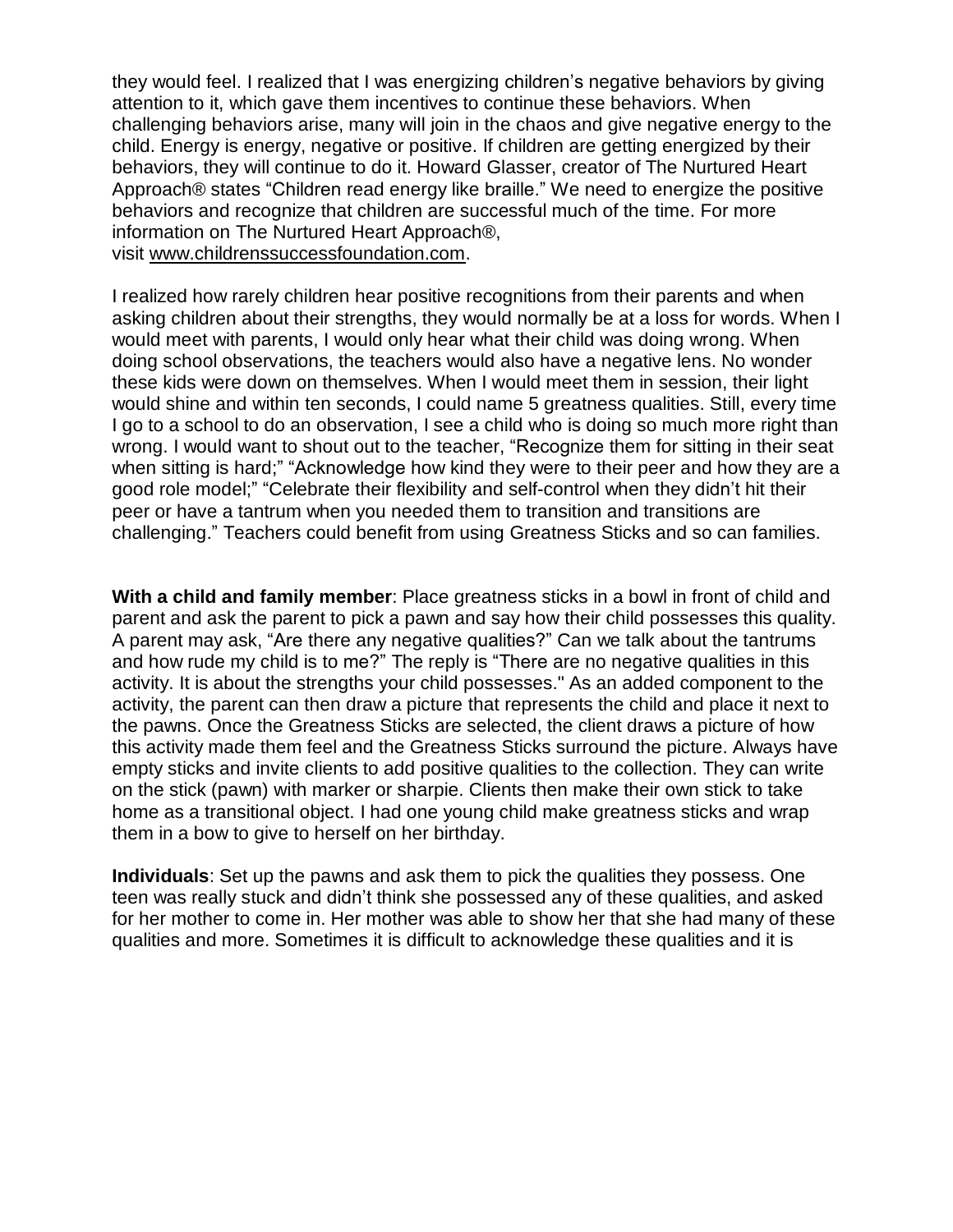powerful when a parent, sibling, teacher or clinician can help them see their true greatness. The child will put them out on the table so all the qualities can be seen together. To expand on this, I then ask them to pick the qualities that they see in their parents and siblings. Having children, teens and adults pick positive qualities in their siblings can be challenging but it is amazing how many they add. As a way of processing this activity, less is more. I may say, "Wow, how do you feel when you look at all these amazing qualities that you and your family possess?" The answer is always one of surprise, filled with proud and happy feelings. One 8 year old said, "I feel fantastic!" Another child welled up with tears and said "I had no idea I had so much greatness."

**With groups: classroom, family session, group work or workshop:** I love to use Greatness Sticks with families and in my workshops. If it is a workshop or a classroom, they select the Greatness Stick and are asked "When you think of this greatness quality, who does it remind you of? Share about how this person possesses this quality." The second prompt is to pick another stick and say how they possess this quality and why. This is a powerful activity and a great way to get to know others. They are able to see the beauty in others and themselves. This is also a great ice breaker activity and wonderful to use in a staff training to recognize the greatness within the group/company. Greatness Sticks can be used with popsicle sticks and words can be typed and glued on or you can write directly on the stick. Greatness words can be written on anything from shells, to stones, to cutout hearts, to anything you choose.

Last summer, I had the opportunity to introduce Greatness Sticks to a women's empowerment group while volunteering in Darmashala, India. We had the Greatness Sticks translated into Hindi. It was important to be aware that some of the women could not read and we would need to find a way to adapt this activity for them. We needed to get translators to understand words that were commonly used within the culture. We found out that the women would frequently use negative words to describe each other. Words used to describe the other women were dishonest, one who gossips, tricky, and dirty. The women rarely heard positive things about themselves. The women sat in a circle and the Greatness Sticks were on the table . One woman would come to the table and pick a stick, say the word aloud and give it to another woman. Then, the qualities were called out and the women were asked to stand up if they believed they had that quality. Once the women stood up, they would all get a round of applause as we cheered and celebrated their greatness. At the end, the women held hands and I had them all say a positive affirmation together in Hindi: "I am strong and I am beautiful." Seeing the unity and community was an honor to witness. Doing volunteer work in India was a life changing experience that I hold dear to my heart.